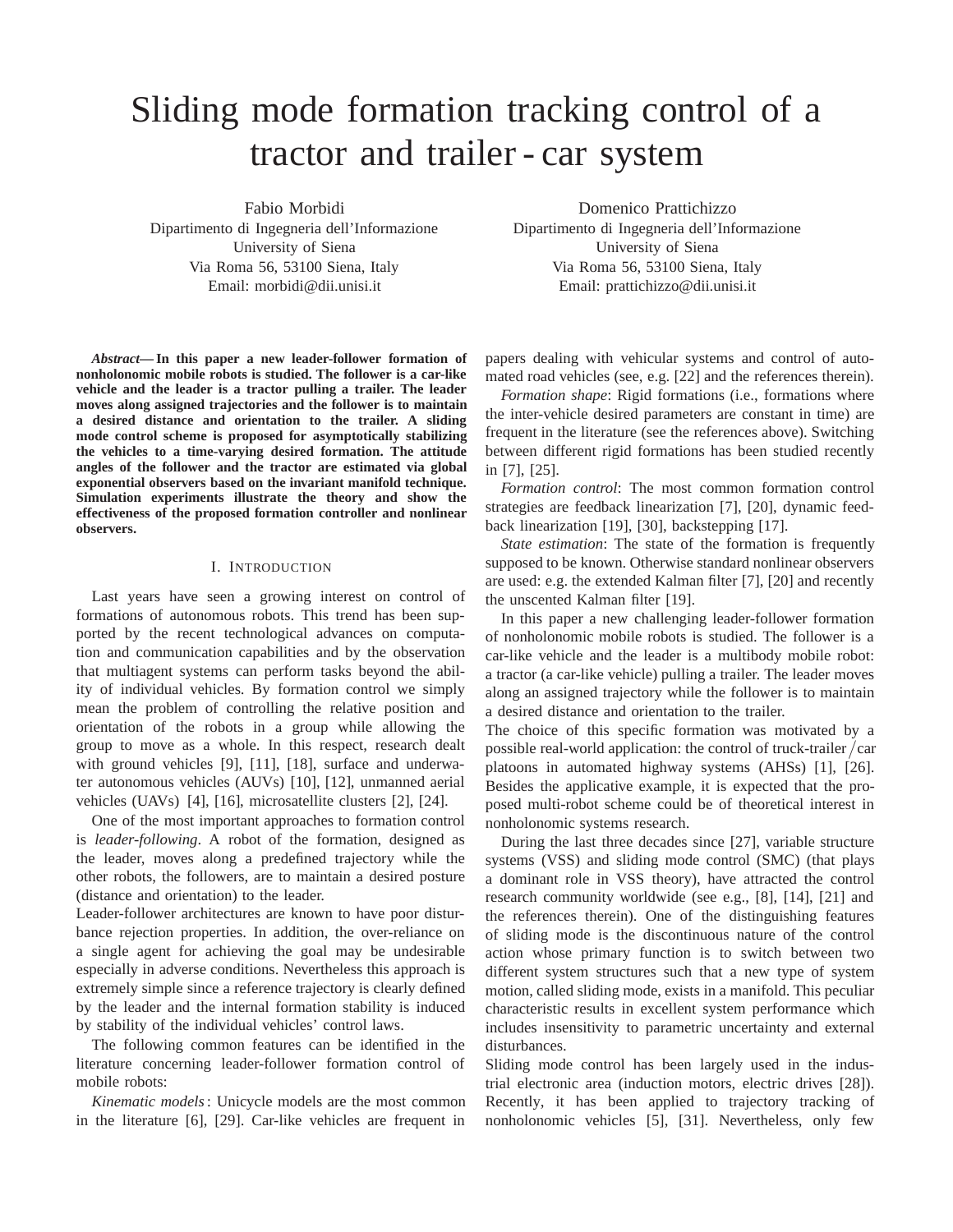papers [13], [23], dealt with sliding mode control for robot formations.

In the present paper we propose a globally asymptotically stable sliding mode formation tracking controller for the tractor and trailer - car system. Differently from the literature, the desired leader-follower formation is allowed to vary in time arbitrarily. Actually, any continuous distance and orientation functions can be used to define the formation shape.

Finally, according to the invariant manifold technique proposed in [15], global exponential observers of the attitude angle of the follower and the tractor are designed. These observers are among the first applications of the theory developed by Karagiannis and Astolfi. They revealed simple to implement and they exhibited good performances in the simulation experiments, thus confirming that the invariant manifold technique is a viable alternative to standard nonlinear observer design strategies.

The rest of the paper is organized as follows. Section II is devoted to the problem formulation. In Section III the sliding mode formation tracking controller is designed. In Section IV the nonlinear observers of the attitude angles are presented. In Section V simulation experiments with noisy data illustrate the theory and show the closed-loop system performance. In Section VI the major contributions of the paper are summarized and future research lines are highlighted.

*Notation:* The following notation is used through the paper :  $\mathbb{R}^+ = \{x \in \mathbb{R} \mid x > 0\}, \ \overline{\mathbb{R}^+_0} = \{x \in \mathbb{R} \mid x \ge 0\}.$  $\forall x \in \mathbb{R}$ , sign(x) = 1 if  $x > 0$ , sign(x) = 0 if  $x = 0$  and  $sign(x) = -1$  if  $x < 0$ .  $\forall s = (s_1, s_2)^T \in \mathbb{R}^2$ , sign(s) = (sign(s<sub>1</sub>), sign(s<sub>2</sub>))<sup>T</sup>,  $\|\mathbf{s}\| = \sqrt{s_1^2 + s_2^2}, \text{ diag}(s_1, s_2) = \begin{pmatrix} s_1 & 0 \\ 0 & s_2 \end{pmatrix}.$ 

## II. PROBLEM FORMULATION

The leader-follower setup considered in the paper is presented in Fig. 1. The *follower* F is a car with rear wheels aligned with the vehicle and front wheels allowed to spin about the vertical axis. The kinematic model is,

$$
\begin{cases}\n\dot{x}_F = v_F \cos \theta_F \\
\dot{y}_F = v_F \sin \theta_F \\
\dot{\theta}_F = \frac{v_F}{\ell_1} \tan \alpha_F \\
\dot{\alpha}_F = \omega_F\n\end{cases}
$$
\n(1)

where  $(x_F, y_F)$  are the coordinates of the midpoint of the rear driving wheels,  $\theta_F$  is the angle of the car body with respect to the x-axis,  $\alpha_F$  the steering angle with respect to the car body,  $\ell_1$  the wheelbase of the car and  $v_F$  and  $\omega_F$  are respectively the forward velocity of the rear wheels and the steering velocity of the car. The *leader* L is an articulated vehicle, a tractor (car) pulling a trailer.



Fig. 1. Leader-follower setup.

The kinematic model is,

$$
\begin{cases}\n\dot{x}_L = v_L \cos \theta_L \\
\dot{y}_L = v_L \sin \theta_L \\
\dot{\theta}_L = \frac{v_L}{\ell_1} \tan \alpha_L \\
\dot{\eta}_L = \frac{v_L}{\ell_2} \sin(\theta_L - \eta_L) \\
\dot{\alpha}_L = \omega_L\n\end{cases}
$$
\n(2)

where  $x_L$ ,  $y_L$ ,  $\theta_L$  and  $\alpha_L$  are the car part variables of the leader,  $\eta_L$  is the angle of the trailer with respect to the x-axis and  $\ell_2$  is the distance between the rear wheels of the tractor and the wheels of the trailer. Hereafter we will assume that:

*Hypothesis 1:* The steering angle of the vehicles is bounded, namely  $\alpha_F$ ,  $\alpha_L \in [-\pi/3, \pi/3]$ .

*Hypothesis 2:* The possible configurations of the tractor and trailer are restricted by a mechanical stop on the revolute joint connecting the two bodies, hence  $\eta_L \in (0, \pi)$ .

With reference to Fig. 1, the following definition introduces the notion of leader-follower formation used in this paper.

*Definition 1:* Let  $d(t)$  :  $\mathbb{R}_0^+$   $\rightarrow$   $\mathbb{R}^+$ ,  $\phi(t)$  :  $\mathbb{R}_0^+$   $\rightarrow$  $(-\pi/2, \pi/2)$  and  $d(t), \phi(t) \in C^1$ , be two given functions. We say that L and F make a  $(d, \phi)$ -formation with leader L at time  $t$ , if,

$$
\begin{pmatrix} x_L - \ell_2 \cos \eta_L \\ y_L - \ell_2 \sin \eta_L \end{pmatrix} - \begin{pmatrix} x_F + \ell_1 \cos \theta_F \\ y_F + \ell_1 \sin \theta_F \end{pmatrix} =
$$
  
=  $d \begin{pmatrix} \cos(\theta_F + \alpha_F + \phi) \\ \sin(\theta_F + \alpha_F + \phi) \end{pmatrix}$  (3)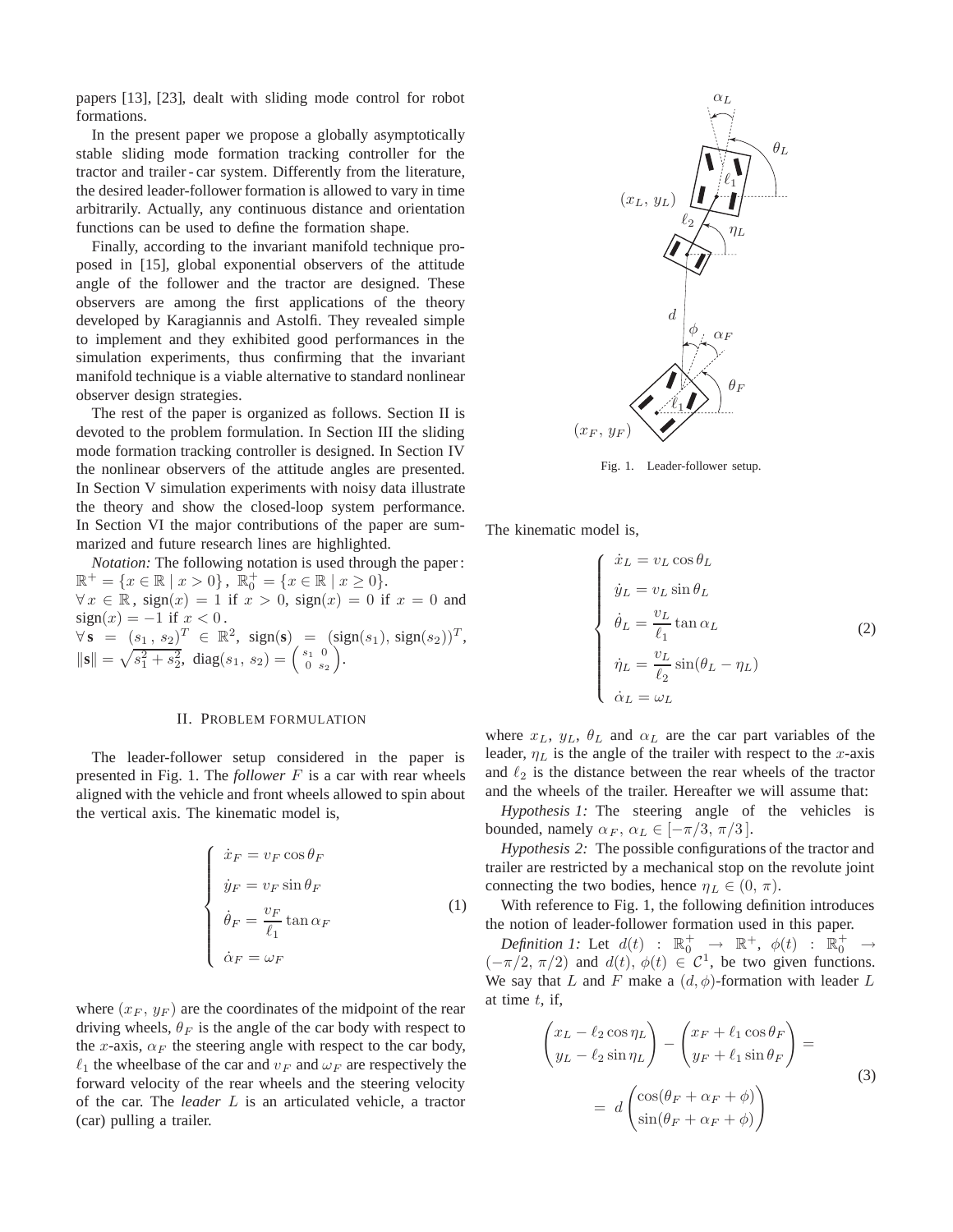and, simply, that L and F make a  $(d, \phi)$ -formation (with leader L) if (3) holds for any  $t \geq 0$ .

 $d$  is the distance between the midpoint of the wheels of the trailer and the midpoint of the front wheels of the follower and  $\phi$  is the visual angle of the trailer from the follower, minus the steering angle  $\alpha_F$  (see Fig. 1).

Note that in order to avoid collisions between the vehicles, a sufficient condition is that  $d(t) \geq 2\ell_1 + \ell_2$  for any  $t \geq 0$ .

## III. SLIDING MODE FORMATION TRACKING CONTROL

In this section we design a sliding mode controller for globally asymptotically stabilizing the vehicles to the desired  $(d, \phi)$ -formation. We here recall that the leader moves along an assigned trajectory and consequently the vector  $(v_L, \omega_L)^T$ is known.

*Proposition 1:* According to Hypotheses 1, 2 and Definition 1, introduce the error vector

$$
\begin{pmatrix} e_1 \\ e_2 \end{pmatrix} = \begin{pmatrix} x_L - \ell_2 \cos \eta_L \\ y_L - \ell_2 \sin \eta_L \end{pmatrix} - \begin{pmatrix} x_F + \ell_1 \cos \theta_F \\ y_F + \ell_1 \sin \theta_F \end{pmatrix} - d \begin{pmatrix} \cos(\theta_F + \alpha_F + \phi) \\ \sin(\theta_F + \alpha_F + \phi) \end{pmatrix}
$$
 (4)

and define the sliding surfaces

$$
s_1 = \dot{e}_1 + k_1 e_1 s_2 = \dot{e}_2 + k_2 e_2
$$
 (5)

where  $k_1$ ,  $k_2$  are positive constants. The control law

$$
\begin{pmatrix} \dot{v}_F \\ \dot{\omega}_F \end{pmatrix} = \mathbf{A}^{-1} \begin{pmatrix} -\mathbf{B} \begin{pmatrix} v_L \\ v_L^2 \\ \dot{v}_L \end{pmatrix} - \mathbf{C} \begin{pmatrix} v_F \\ w_F \\ v_F^2 \\ \omega_F^2 \\ v_F \omega_F \end{pmatrix} - \mathbf{D} - \mathbf{F} \text{sign}(\mathbf{s}) \end{pmatrix} \quad (6)
$$

globally asymptotically stabilizes the sliding surfaces to zero. The matrices **A**, **B**, **C**, **F** and the vector **D** are defined in the proof given below.

*Proof:* Define  $\lambda_F = \theta_F + \alpha_F + \phi$  and  $\gamma_L = \theta_L - \eta_L$ . Let compute  $\dot{s}_1$  and  $\dot{s}_2$  from (5),

$$
\begin{split} \dot{s}_1 &= \ddot{x}_L + \ell_2 \cos \eta_L \, \dot{\eta}_L^2 + \ell_2 \sin \eta_L \, \ddot{\eta}_L - \ddot{x}_F + \ell_1 \cos \theta_F \, \dot{\theta}_F^2 \\ &+ \ell_1 \sin \theta_F \, \ddot{\theta}_F - \ddot{d} \cos \lambda_F + 2 \dot{d} \sin \lambda_F \, \dot{\lambda}_F + d \cos \lambda_F \, \dot{\lambda}_F^2 \\ &+ d \sin \lambda_F \, \ddot{\lambda}_F + k_1 (\dot{x}_L + \ell_2 \sin \eta_L \, \dot{\eta}_L - \dot{x}_F + \ell_1 \sin \theta_F \, \dot{\theta}_F \\ &- \dot{d} \cos \lambda_F + d \sin \lambda_F \, \dot{\lambda}_F), \end{split}
$$

 $\dot{s}_2 = \ddot{y}_L + \ell_2 \sin \eta_L \, \dot{\eta}_L^2 - \ell_2 \cos \eta_L \, \ddot{\eta}_L - \ddot{y}_F + \ell_1 \sin \theta_F \, \dot{\theta}_F^2$  $-\ell_1 \cos \theta_F \ddot{\theta}_F - \ddot{d} \sin \lambda_F - 2\dot{d} \cos \lambda_F \dot{\lambda}_F + d \sin \lambda_F \dot{\lambda}_F^2$  $- d \cos \lambda_F \ddot{\lambda}_F + k_2 (\dot{y}_L - \ell_2 \cos \eta_L \dot{\eta}_L - \dot{y}_F - \ell_1 \cos \theta_F \dot{\theta}_F)$  $-\dot{d}\sin\lambda_F - d\cos\lambda_F \dot{\lambda}_F$ ).

Replacing the derivatives according to (1) and (2) and writing the resulting expression in a matrix form, we obtain,

$$
\dot{\mathbf{s}} = \mathbf{A} \begin{pmatrix} \dot{v}_F \\ \dot{\omega}_F \end{pmatrix} + \mathbf{B} \begin{pmatrix} \dot{v}_L \\ v_L^2 \\ \dot{v}_L \end{pmatrix} + \mathbf{C} \begin{pmatrix} v_F \\ \omega_F \\ v_F^2 \\ \omega_F^2 \\ v_F \omega_F \end{pmatrix} + \mathbf{D}
$$

where

$$
\mathbf{A} = \begin{pmatrix} -\cos\theta_F + \tan\alpha_F\left(\sin\theta_F + \frac{d}{\ell_1}\sin\lambda_F\right) & d\sin\lambda_F \\ -\sin\theta_F - \tan\alpha_F\left(\cos\theta_F + \frac{d}{\ell_1}\cos\lambda_F\right) & -d\cos\lambda_F \end{pmatrix}.
$$

The components of the matrices  $\mathbf{B} \in \mathbb{R}^{2 \times 3}$  and  $\mathbf{C} \in \mathbb{R}^{2 \times 5}$  are  $\mathbf{B}_{11} = k_1 \cos(\theta_L - \gamma_L) \cos \gamma_L$  $\mathbf{B}_{12} = \frac{\tan \alpha_L}{\ell_1} \cos(\theta_L - \gamma_L) \sin(2\theta_L - \gamma_L) + \frac{\sin \gamma_L}{\ell_2} \sin(2\gamma_L - \theta_L)$  $\mathbf{B}_{13} = \cos(\theta_L - \gamma_L) \cos \gamma_L$ **B**<sub>21</sub> =  $k_2 \sin(\theta_L - \gamma_L) \cos \gamma_L$  $$  $\mathbf{B}_{23} = \sin(\theta_L - \gamma_L) \cos \gamma_L,$  $\mathbf{C}_{11} = \tan \alpha_F \left( \frac{\sin \lambda_F (2\dot{d} + k_1 d) + 2d\dot{\phi} \cos \lambda_F}{\ell_1} + k_1 \sin \theta_F \right) - k_1 \cos \theta_F$  $C_{12} = \sin \lambda_F (2d + dk_1) + 2d\phi \cos \lambda_F$  $C_{13} = \frac{\sin \theta_F \tan \alpha_F}{\ell_1} + \frac{\tan^2 \alpha_F}{\ell_1^2} (\ell_1 \cos \theta_F + d \cos \lambda_F)$  $C_{14} = d \cos \lambda_F$  $\mathbf{C}_{15} = \frac{1}{\ell_1 \cos^2 \alpha_F} (\ell_1 \sin \theta_F + d \sin \lambda_F) + \frac{2d}{\ell_1} \cos \lambda_F \tan \alpha_F$ 

$$
C_{21} = -\tan \alpha_F \left(\frac{\cos \lambda_F (2d + k_2d) - 2d\phi \sin \lambda_F}{\ell_1} + k_2 \cos \theta_F\right) - k_2 \sin \theta_F
$$
  
\n
$$
C_{22} = -\cos \lambda_F (2d + dk_2) + 2d\phi \sin \lambda_F
$$
  
\n
$$
C_{23} = -\frac{\cos \theta_F \tan \alpha_F}{\ell_1} + \frac{\tan^2 \alpha_F}{\ell_1^2} (\ell_1 \sin \theta_F + d \sin \lambda_F)
$$
  
\n
$$
C_{24} = d \sin \lambda_F
$$
  
\n
$$
C_{25} = \frac{1}{\ell_1 \cos^2 \alpha_F} (\ell_1 \cos \theta_F - d \cos \lambda_F) + \frac{2d}{\ell_1} \sin \lambda_F \tan \alpha_F
$$

and the vector **D** is given by,

$$
\mathbf{D} = \begin{pmatrix} -\ddot{d} + d\dot{\phi}^2 - k_1 \dot{d} & 2\dot{d}\dot{\phi} + d\ddot{\phi} + k_1 d\dot{\phi} \\ -2\dot{d}\dot{\phi} - d\ddot{\phi} - k_2 d\dot{\phi} & -\ddot{d} + d\dot{\phi}^2 - k_1 \dot{d} \end{pmatrix} \begin{pmatrix} \cos \lambda_F \\ \sin \lambda_F \end{pmatrix}.
$$

Consider the candidate Lyapunov function

$$
V=\frac{1}{2}\,\mathbf{s}^T\mathbf{s}
$$

whose derivative along the system trajectories is

$$
\dot{V} = \mathbf{s}^{T} \left( \mathbf{A} \begin{pmatrix} \dot{v}_{F} \\ \dot{\omega}_{F} \end{pmatrix} + \mathbf{B} \begin{pmatrix} \dot{v}_{L} \\ v_{L}^{2} \\ \dot{v}_{L} \end{pmatrix} + \mathbf{C} \begin{pmatrix} v_{F} \\ v_{F}^{2} \\ v_{F}^{2} \\ \omega_{F}^{2} \\ v_{F} \omega_{F} \end{pmatrix} + \mathbf{D} \right). \quad (7)
$$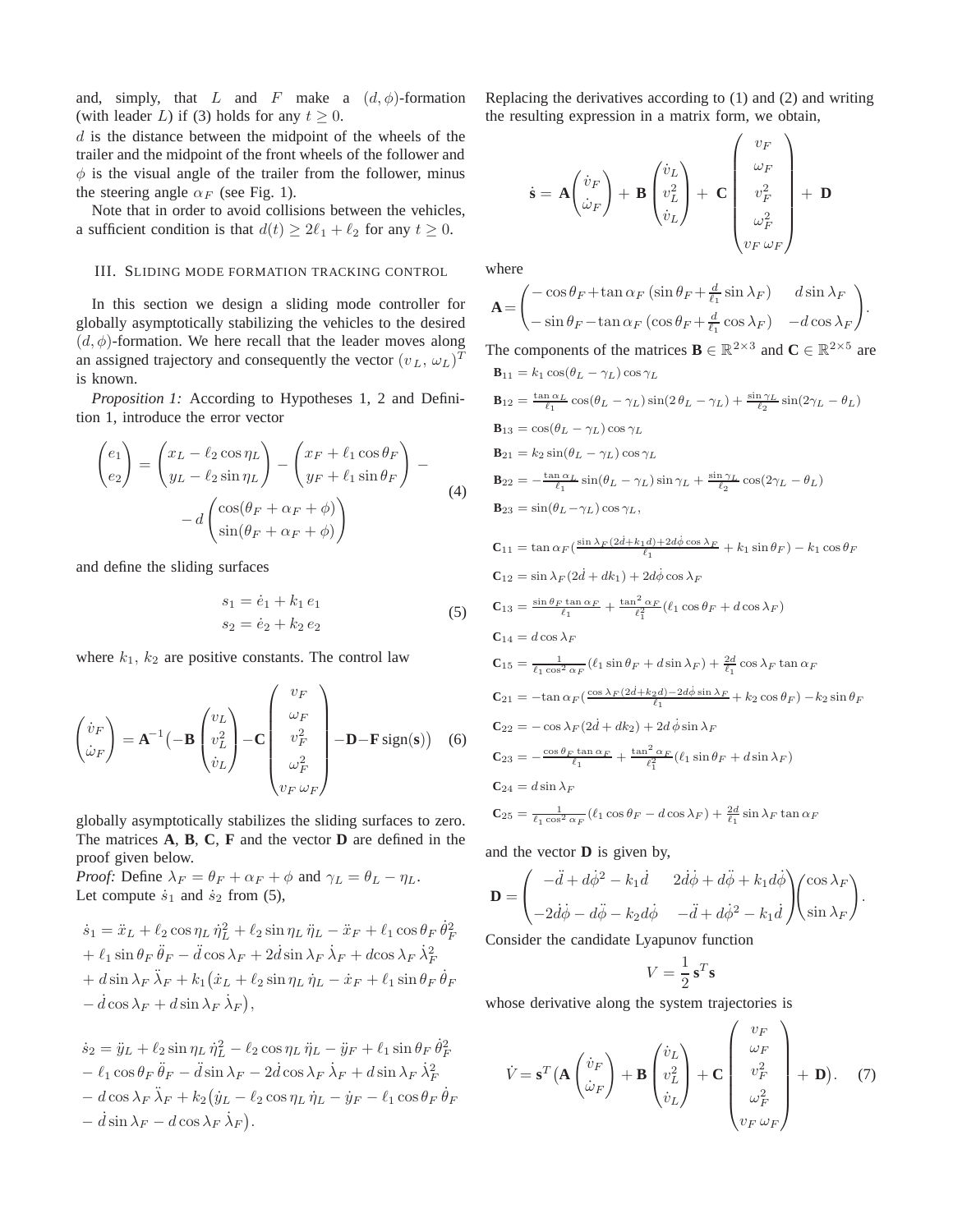Substituting the control law (6) in (7), with  $\mathbf{F} = \text{diag}(f_1, f_2)$ ,  $f_1, f_2 \in \mathbb{R}^+$ , we obtain,

$$
\dot{V} = -f_1|s_1| - f_2|s_2|
$$

that is strictly less than zero for all  $s \neq 0$ . Therefore (6) globally asymptotically stabilizes the sliding surfaces to zero.

*Remark 1:* The proposed control law (6) becomes singular when

$$
\det(\mathbf{A}) = \frac{d\cos\phi}{\cos\alpha_F} = 0.
$$

From Hypothesis 1 and the assumptions in Definition 1,  $\det(A) \neq 0$  for any  $t \geq 0$ , and consequently the proposed control law has no singularities.

*Remark 2:* Note that since control (6) explicitly depends on trailer's parameters (i.e.,  $\ell_2$ ,  $\eta_L$ ), the trajectory of the follower does not coincide in general with that of car following another car (the tractor). The two paths become similar when the curvature of leader's trajectory is small or the trailer is rigidly connected to the tractor.

### IV. OBSERVERS DESIGN

In this section, according to the invariant manifold technique introduced in [15], we design global exponential observers of the attitude angles  $\theta_F$  and  $\theta_L$  based on the measurement vectors  $(x_F, y_F, \alpha_F)^T$  and  $(x_L, y_L, \alpha_L)^T$ , respectively.

An alternative observer of  $\theta_L$  only based on  $\gamma_L = \theta_L - \eta_L$ , the angle between the cable connecting the tractor to the trailer and the trailer longitudinal axis, is also proposed.

# *A. Estimation of the angle*  $\theta_F$

*Proposition 2:* Consider model (1) and assume that the set  $\mathcal{Q} = \{t \in \mathbb{R}_0^+ : v_F(t) = 0\}$  is finite. Define the system,

$$
\dot{\xi}_1 = -(\xi_2 + \Lambda y_F v_F) \frac{v_F}{\ell_1} \tan \alpha_F -
$$
\n
$$
- \Lambda v_F^2 (\xi_1 + \Lambda x_F v_F) - \Lambda x_F v_F
$$
\n
$$
\dot{\xi}_2 = (\xi_1 + \Lambda x_F v_F) \frac{v_F}{\ell_1} \tan \alpha_F -
$$
\n
$$
- \Lambda v_F^2 (\xi_2 + \Lambda y_F v_F) - \Lambda y_F v_F
$$
\n(9)

where  $\Lambda$  is a positive gain. Then, for any initial condition  $(\xi_1(0), \xi_2(0))^T$ ,

$$
\hat{\theta}_F = \arctan\left(\frac{\xi_2 + \Lambda y_F v_F}{\xi_1 + \Lambda x_F v_F}\right) \tag{10}
$$

exponentially converges to the actual attitude angle  $\theta_F$ . *Proof:* Define the error variables,

$$
z_1 = -\xi_1 - \Lambda x_F v_F + \cos \theta_F
$$
  

$$
z_2 = -\xi_2 - \Lambda y_F v_F + \sin \theta_F.
$$

Their derivatives are,

$$
\dot{z}_1 = -\frac{v_F}{\ell_1} \sin \theta_F \tan \alpha_F - \dot{\xi}_1 - \Lambda v_F^2 \cos \theta_F - \Lambda x_F \dot{v}_F
$$
  
\n
$$
\dot{z}_2 = \frac{v_F}{\ell_1} \cos \theta_F \tan \alpha_F - \dot{\xi}_2 - \Lambda v_F^2 \sin \theta_F - \Lambda y_F \dot{v}_F.
$$
\n(11)

Substituting (8) and (9) in (11), we obtain,

$$
\dot{z}_1 = -\frac{v_F}{\ell_1} z_2 \tan \alpha_F - \Lambda v_F^2 z_1
$$
  
\n
$$
\dot{z}_2 = \frac{v_F}{\ell_1} z_1 \tan \alpha_F - \Lambda v_F^2 z_2.
$$
\n(12)

Define the candidate Lyapunov function,

$$
V = \frac{1}{2} \left( z_1^2 + z_2^2 \right)
$$

whose time derivative along  $(12)$  satisfies,

$$
\dot{V} = -2 \Lambda v_F^2 V.
$$

Since Q is finite, then necessarily there is a time instant  $\bar{t}$ such that  $\overline{V}(t) \leq -\varepsilon(t) V(t), \varepsilon(t) \in \mathbb{R}^+, \forall t > \overline{t}$  and this concludes the proof.

#### *B. Estimation of the angle*  $\theta_L$

In order to estimate  $\theta_L$ , an analogous observer can be designed by simply referring equations (8), (9), (10) to the leader's kinematics. This observer will be used in the simulation experiments.

An alternative observer of the angle  $\theta_L$  is here introduced. It is not an exponential estimator of  $\theta_L$ , but since it depends on a single measured variable,  $\gamma_L$ , is possibly less sensitive to disturbances.

*Proposition 3:* Consider model (2) and the system,

$$
\dot{\xi}_3 = -\frac{v_L}{\ell_2} \xi_4 \sin \gamma_L \tag{13}
$$

$$
\dot{\xi}_4 = \frac{v_L}{\ell_2} \xi_3 \sin \gamma_L. \tag{14}
$$

Then, for any  $(\xi_3(0), \xi_4(0))^T$  such that  $\hat{\eta}_L(0) = \eta_L(0)$ ,

$$
\hat{\theta}_L = \gamma_L + \arctan\left(\frac{\xi_4}{\xi_3}\right)
$$

gives an estimate of the angle  $\theta_L$ .

*Proof:* The proof is analogous to that of Proposition 2. Define the error variables,

$$
z_3 = -\xi_3 + \cos \eta_L
$$
  

$$
z_4 = -\xi_4 + \sin \eta_L.
$$

Their derivatives are,

$$
\dot{z}_3 = -\frac{v_L}{\ell_2} \sin \eta_L \sin \gamma_L - \dot{\xi}_3
$$
  

$$
\dot{z}_4 = \frac{v_L}{\ell_2} \cos \eta_L \sin \gamma_L - \dot{\xi}_4.
$$
 (15)

Substituting (13) and (14) in (15), we obtain,

$$
\begin{aligned} \dot{z}_3 &= -\frac{v_L}{\ell_2} \, z_4 \sin \gamma_L \\ \dot{z}_4 &= \frac{v_L}{\ell_2} \, z_3 \sin \gamma_L. \end{aligned} \tag{16}
$$

Define the candidate Lyapunov function,

$$
V = \frac{1}{2} (z_3^2 + z_4^2).
$$

Its derivative along (16) is  $\dot{V} = 0$  from which the result follows.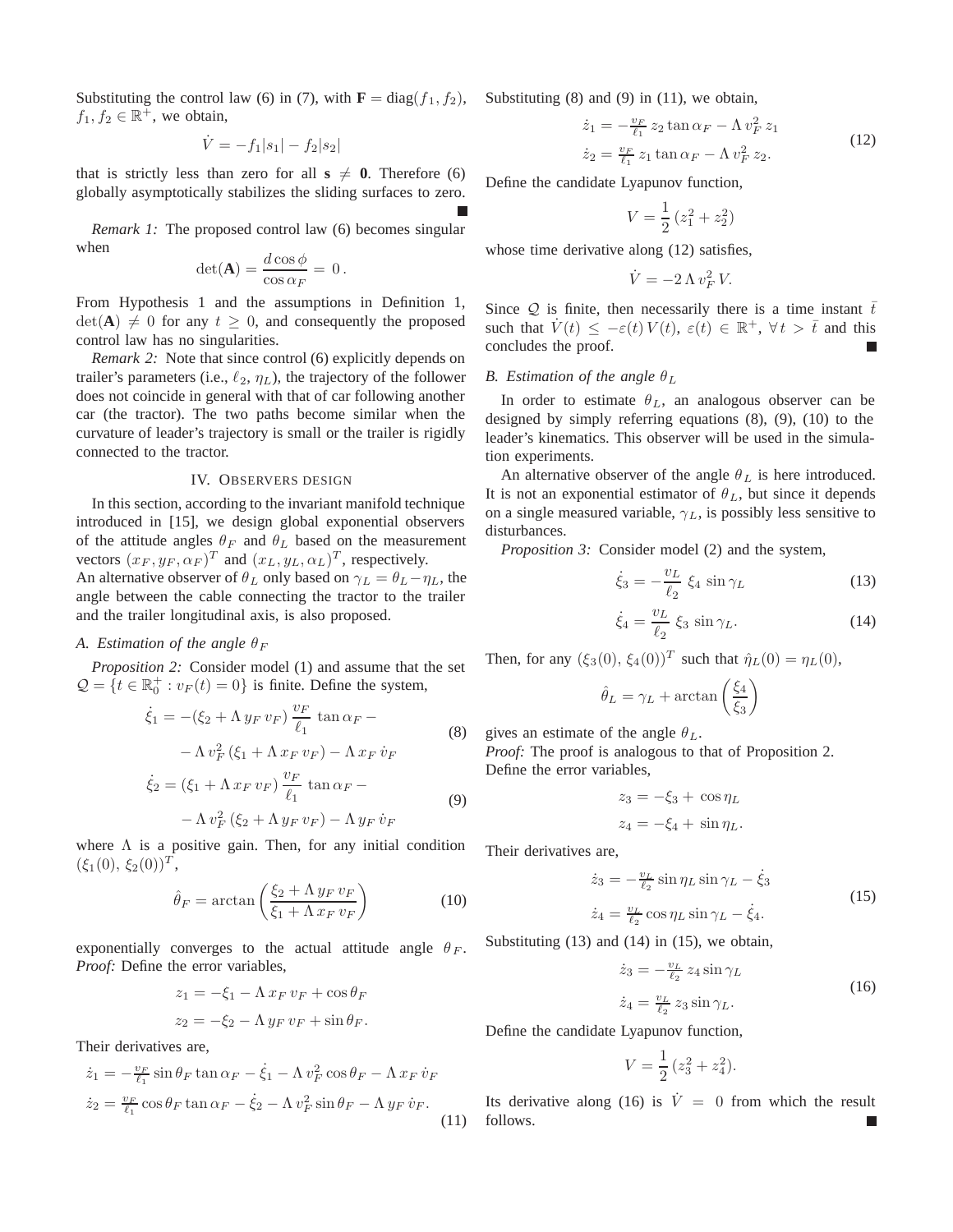

Fig. 2. Simulation I (ideal measurements): (a) Trajectory of the leader and the follower; (b) Trajectory of the vehicles in the first 8 seconds of the simulation.

*Remark 3:* Note that the exponential observer of  $\theta_L$  does not use the angle  $\gamma_L$ . Nevertheless  $\gamma_L$  needs to be measured in order to compute the sliding surfaces  $s_1$ ,  $s_2$  and matrix **B** in (6). The same conclusions hold for the observer in Proposition 3 and vector  $(x_L, y_L, \alpha_L)^T$ .

# V. SIMULATION RESULTS

Two simulation experiments were carried out to evaluate the performance of the sliding mode controller and the nonlinear observers presented in Sections III and IV. The first simulation refers to the case of ideal measurements. In the second simulation the vectors  $(x_F, y_F, \alpha_F)^T$ ,  $(x_L, y_L, \alpha_L)^T$  and  $\gamma_L$ are supposed to be corrupted by zero mean gaussian noise with variance  $0.5 \times 10^{-3}$ . The initial conditions of the leader and the follower are,  $x_L(0) = 5$  m,  $y_L(0) = 2$  m,  $\theta_L(0) = \pi/2$  rad,  $\alpha_L(0) = 0$  rad,  $\eta_L(0) = \pi/2$  rad,  $x_F(0) = 1$  m,  $y_F(0) = 0$ 1.5 m,  $\theta_F(0) = \pi/2$  rad,  $\alpha_F(0) = 0$  rad.

In order to compute the actuating control input, equation (6) needs to be integrated and some initial values  $v_F (0)$ ,  $\omega_F (0)$  to be fixed. Although the stability of the control does not depend on these values, a common procedure to initialize the velocities in order to get good performances, is the following. Compute the derivative of (4) for  $t = 0$  and equal it to zero,

$$
\dot{e}_1(0) = v_L(0) \cos \eta_L(0) \cos \gamma_L(0) + v_F(0) (- \cos \theta_F(0) \n+ \sin \theta_F(0) \tan \alpha_F(0) + \frac{d(0)}{\ell_1} \sin \lambda_F(0) \tan \alpha_F(0) \n+ \omega_F(0) d(0) \sin \lambda_F(0) - \dot{d}(0) \cos \lambda_F(0) \n+ d(0) \dot{\phi}(0) \sin \lambda_F(0) = 0
$$

$$
\dot{e}_2(0) = v_L(0) \sin \eta_L(0) \cos \gamma_L(0) - v_F(0) (\sin \theta_F(0) \n+ \cos \theta_F(0) \tan \alpha_F(0) + \frac{d(0)}{\ell_1} \cos \lambda_F(0) \tan \alpha_F(0) \n- \omega_F(0) d(0) \cos \lambda_F(0) - \dot{d}(0) \sin \lambda_F(0) \n- d(0) \dot{\phi}(0) \cos \lambda_F(0) = 0.
$$

Solving the above equations with respect to  $v_F(0)$ ,  $\omega_F(0)$ with  $\lambda_F(0) \in (0, \pi)$ , we finally obtain,

$$
v_F(0) = \frac{\cos \alpha_F(0)}{\cos \phi(0)} (v_L(0) \cos \gamma_L(0) \cos (\lambda_F(0) - \eta_L(0)) - \dot{d}(0))
$$

$$
\omega_F(0) = \frac{1}{d(0)\sin\lambda_F(0)} \Big( -v_L(0)\cos\eta_L(0)\cos\gamma_L(0) \n+ \frac{v_L(0)\cos\gamma_L(0)\cos(\lambda_F(0) - \eta_L(0)) - \dot{d}(0)}{\cos\phi(0)} \n\cdot (\cos(\alpha_F(0) + \theta_F(0)) - \frac{d(0)}{\ell_1}\sin\lambda_F(0)\sin\alpha_F(0)) \n+ \dot{d}(0)\cos\lambda_F(0) - d(0)\dot{\phi}(0)\sin\lambda_F(0) \Big).
$$

We set  $\ell_1$  = 0.2 m,  $\ell_2$  = 0.5 m and we chose the following parameters for the controller and the observers:  $k_1 = k_2 = 1$ ,  $f_1 = f_2 = 2$  and  $\Lambda = 5$ ,  $\xi_1(0) = \xi_2(0) = 0$ . Table I shows leader's velocity and functions  $d(t)$  and  $\phi(t)$ used in Simulation I and II. The steering velocity of the leader in Simulation II (see Table I) is  $\Omega(t) = \pi/600$  if  $t < 3$  s,  $\Omega(t) = -\pi/600$  if  $t \ge 3$  s. Figs. 2 and 3 are relative to Simulation I.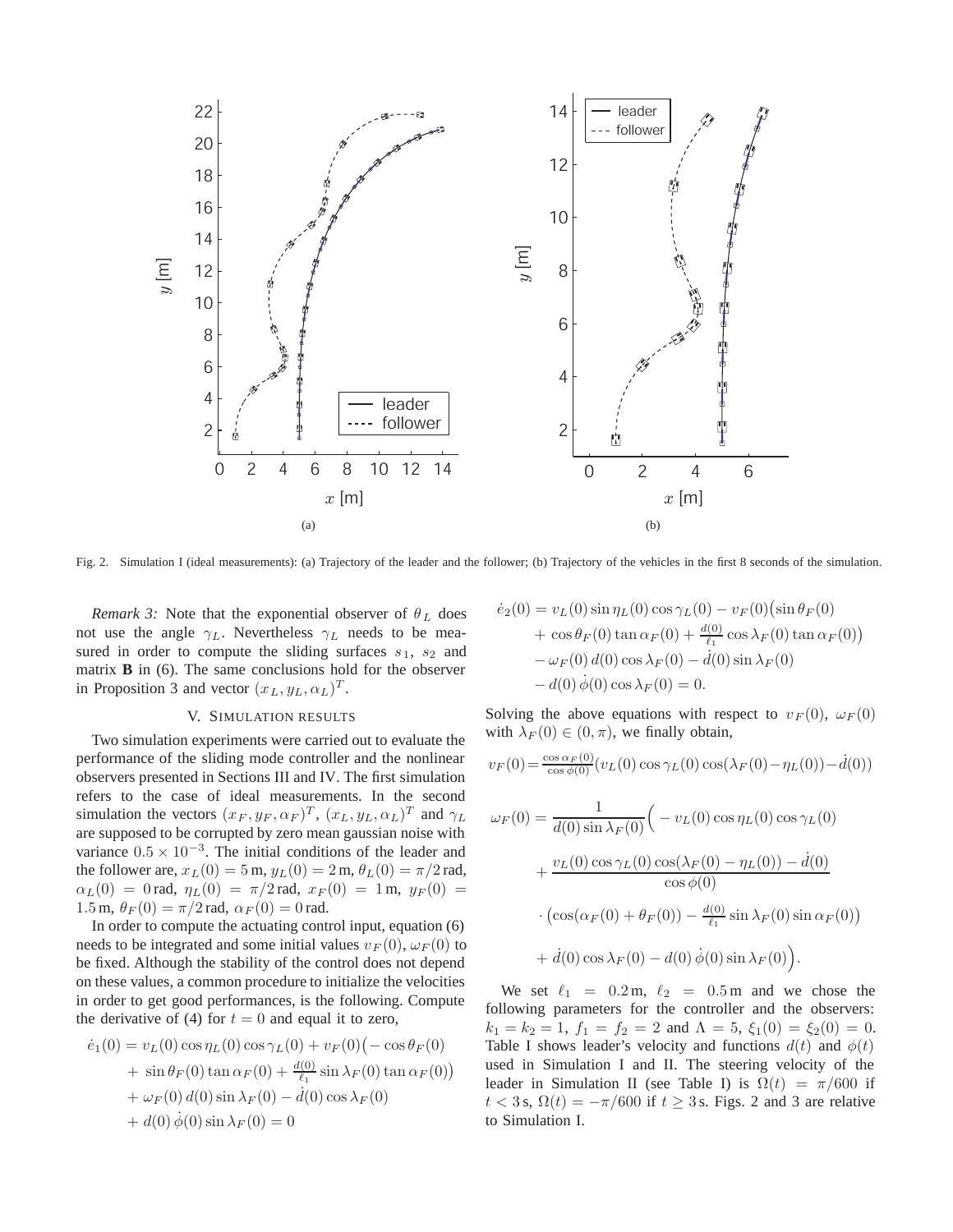

Fig. 3. Simulation I (ideal measurements): (a) Control inputs  $v_F$  and  $\omega_F$ ; (b) Sliding surfaces  $s_1$  and  $s_2$ ; (c) Desired distance d and actual distance  $d_A$ ; (d) Desired orientation  $\phi$  and actual orientation  $\phi_A$ ; (e)  $\theta_F$  and  $\ddot{\theta}_F$ ; (f)  $\theta_L$  and  $\ddot{\theta}_L$ .

Fig. 2(a) shows the trajectory of the leader and the follower. In order to have a temporal reference in the figure the robots are drawn each second: the rectangles represent the tractor and the follower, while the small squares denote the trailer.

Fig. 2(b) shows the trajectory of the vehicles in the first 8 seconds of the simulation. In Fig. 3(a) the control inputs  $v_F$  and  $\omega_F$  are reported. In Fig. 3(b) the sliding surfaces  $s_1$ and  $s_2$  asymptotically converge to zero. Fig. 3(c) shows the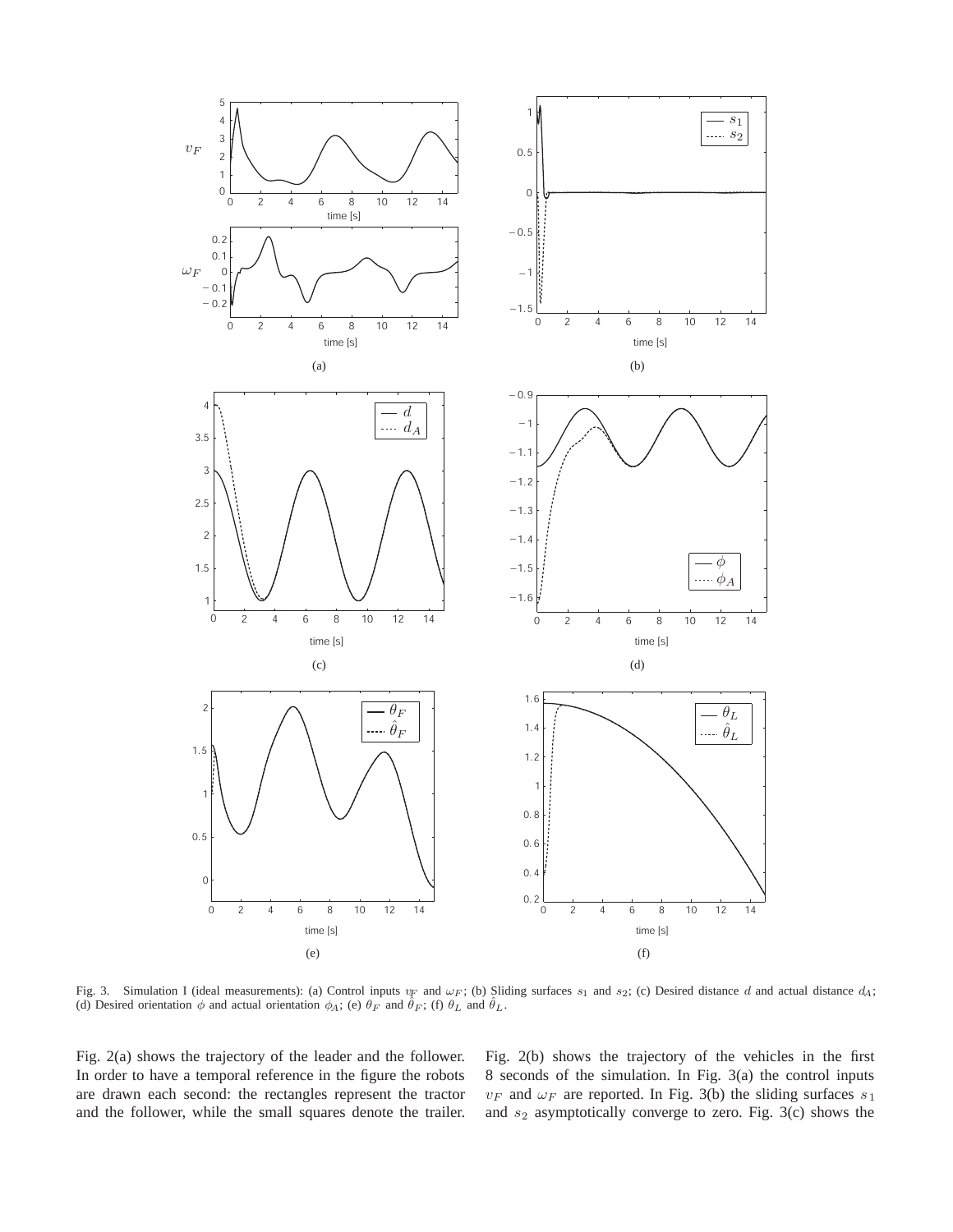

Fig. 4. Simulation II (noisy measurements): (a) Trajectory of the leader and the follower; (b) Sliding surfaces  $\frac{1}{2}$  and  $\frac{1}{2}$ ; (c) Desired distance d and actual distance  $d_A$ ; (d) Desired orientation  $\phi$  and actual orientation  $\phi_A$ .

|                       | <b>Simulation I</b>   | <b>Simulation II</b>  |
|-----------------------|-----------------------|-----------------------|
| $v_L(t)$ [m/s]        | 1.5                   | 1.5                   |
| $\omega_L(t)$ [rad/s] | $-\pi/2000$           | $\Omega(t)$           |
| $d(t)$ [m]            | $\cos(t)+2$           |                       |
| $\phi(t)$ [rad]       | $-0.1\cos(t) - \pi/3$ | $0.15\cos(t) - \pi/4$ |
| TABLE I               |                       |                       |

LEADER'S VELOCITY AND DESIRED FUNCTIONS IN THE SIMULATIONS.

desired distance d and the actual distance

$$
d_A = \left\| \begin{array}{l} x_L - \ell_2 \cos \eta_L - x_F - \ell_1 \cos \theta_F \\ y_L - \ell_2 \sin \eta_L - y_F - \ell_1 \sin \theta_F \end{array} \right\|.
$$

Analogously, Fig. 3(d) shows the desired orientation  $\phi$  and the actual orientation

$$
\phi_A = \arctan\left(\frac{y_L - \ell_2 \sin \eta_L - y_F - \ell_1 \sin \theta_F}{x_L - \ell_2 \cos \eta_L - x_F - \ell_1 \cos \theta_F}\right) - \theta_F - \alpha_F.
$$